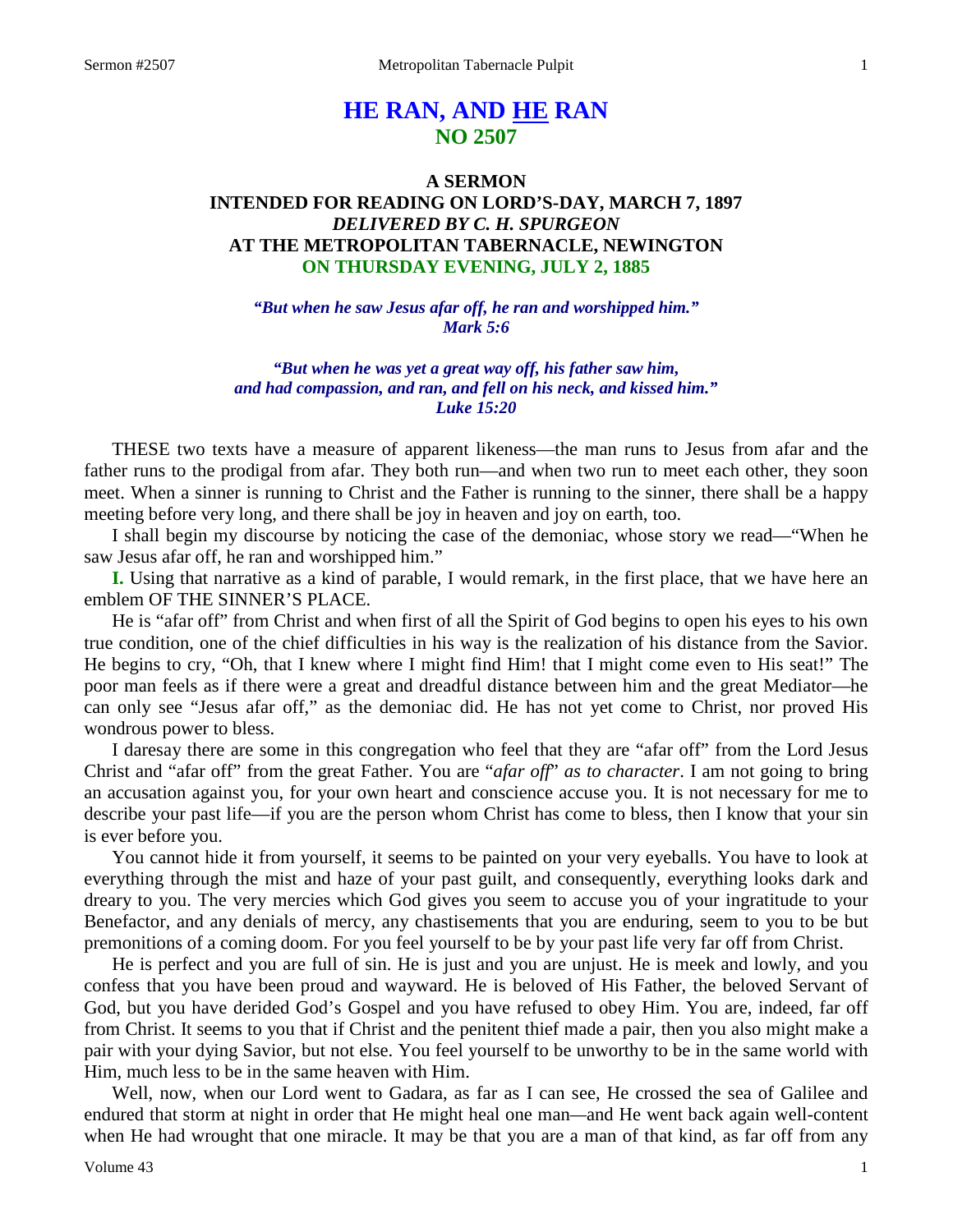likeness to Christ as that poor lunatic was, and He may have come here at this good hour with the intent to save you. At any rate, His servant will go home as grateful as a man can be, if he is but made the means of saving one such sinner as you are. But first of all, you must realize that this is your position— "afar off" from Christ as to character.

But what, perhaps, may appear to you to be even worse is that you seem to be "*afar off*" *as to any hope of salvation by Christ*. It may be that you have long been a hearer of the Gospel. When you were younger, it seemed as if the kingdom of God had come nigh unto you, but now, the older you grow, the less susceptible you are to holy influences.

You used to weep under sermons—you can more easily sleep under them now. Time was when your rest was broken after some kindly admonition from a Christian friend. But now, perhaps, Christian friends scarcely ever admonish you because you have a sarcastic way of repelling what they say. And even while you are sitting here, you are moaning to yourself, "Some in this congregation may be converted, but I shall not be. The Lord Jesus Christ may come here and deliver some poor soul, but assuredly He will not deliver me. I am an off cast and an outcast—not, perhaps, by open sin—but by an inward hardening of my spirit till my soul has become like the northern iron and steel, and nothing can move me. I am far off from any hope that the Savior will ever bless me."

Well, now, let me say to you, dear friend, that I am very sorry that it should be so with you, yet am I glad you are here when such a subject as this is being handled, for that Gadarene demoniac seemed to be about as hopeless a man as there was in all the country round about. Apart from Christ, his case was absolutely hopeless.

They had, doubtless, used all the arts for the management of lunatics which they understood in those barbarous days, but no chains of iron, nor bands of brass, could hold him—he could not be tamed or kept in check. And yet, O Thou blessed Christ, You could cross the stormy sea at midnight to save this one man! It may be that it is so with you also, dear friends, who are so far away from Christ in the misapprehensions of your want of hope. Yet it may be that this very hour is the time when you are to be set free from the power of the devil and brought to sit at Jesu's feet, clothed, and in your right mind.

Some are also "*afar off*" *from Christ as to knowledge of Him*. They know but little of the Christ of God. They have heard His name, they have some dim notions about Him, but as yet they only see Him "afar off." In these days, when the Gospel is preached at so many street corners, and when there is a sanctuary in almost every street, it is astonishing what gross ignorance there is about Him, whom to know is life eternal—by knowledge of whom many are justified and without knowledge of whom men must perish eternally.

O friends, it is terrible to think that there are persons, well-instructed in everything else, who know nothing about this salvation which God has provided for the sons of men! You hear them railing against the Bible and in almost every case the railer has never read the Book. You hear them speak against Christ and it is almost a proverb that those who speak most against Him are ignorant of the common facts of His life.

They have not studied His character, nor have they examined His teaching, yet they cast it all aside as if they were infallible, and as if they were qualified to judge and to decide without hearing the case at all. This is a wretched mode of action, yet, if any of you who are here know but little of Christ, for all that I am glad you are here and I only trust that you may be led to do what this poor ignorant demoniac did.

Though he must have known very little about Christ, yet he ran to Him and worshipped Him. A little knowledge, like the star of Bethlehem, may suffice to guide to Christ those who are willing to follow its light. A faint gleaming of what Christ is may burn and glow into a more complete and perfect knowledge of Him, and by that knowledge you may be brought into the liberty wherewith Christ makes His people free.

I will not keep you longer in describing the sad state of the sinner in being thus far from Christ, except to say that it may be possible that you feel far from Christ because *you do not feel as if you could*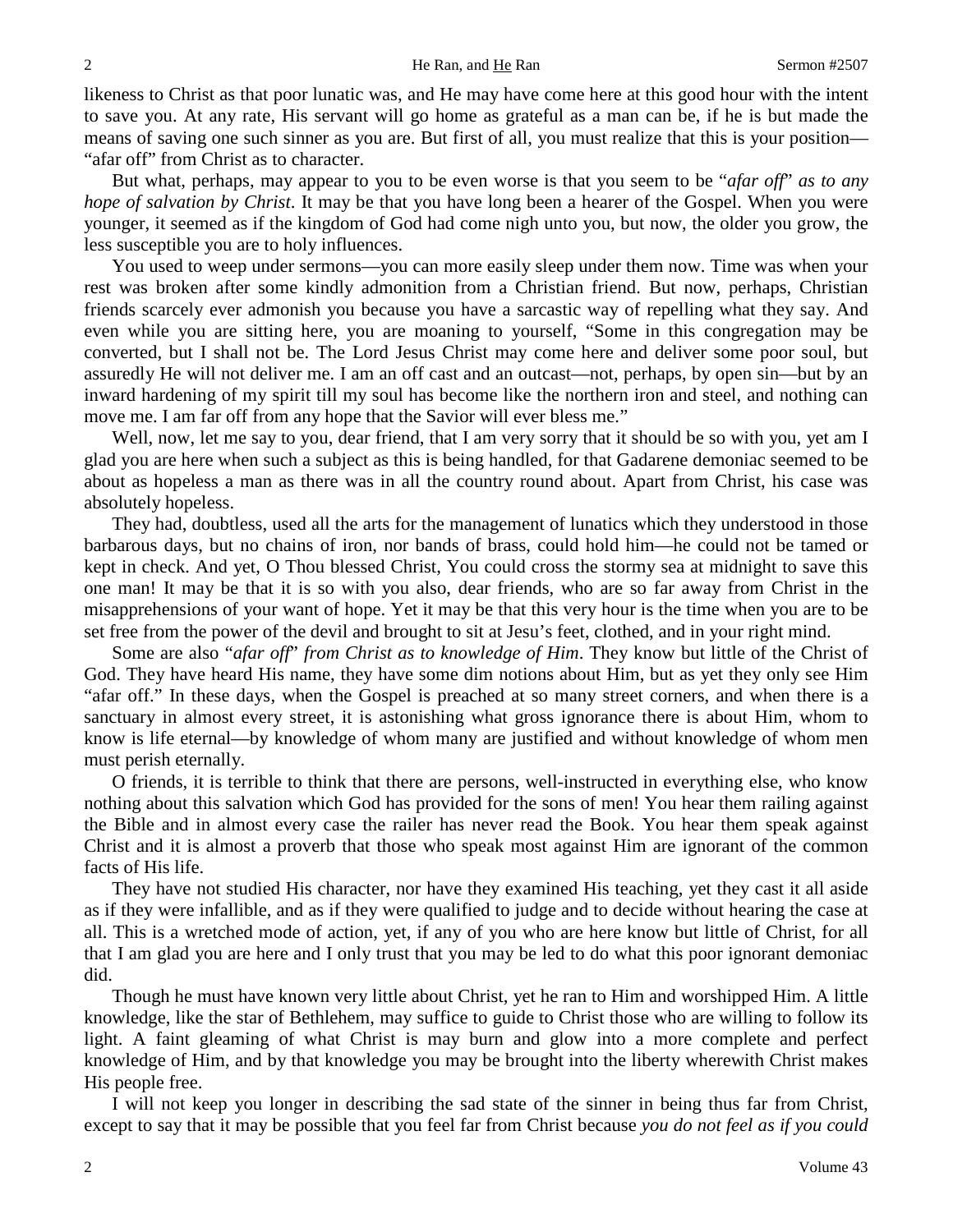#### Sermon #2507 **He Ran, and <u>He</u> Ran** 3

*get at Him*. You are so unspiritual that you say to yourself, "If Christ were on earth, I would walk till I dropped, but I would get to Him. And if I could speak with Him, so that He could hear my words and could answer me with actual vocal sounds—if I could see Him and He would look at me, I would spend the last penny I am worth, and pass over any length of sea and land if I could but get at Him—but somehow I cannot. If it were a matter of touching the hem of His garment with my finger, I would push through the press to do it. If it were a matter of taking Him up in my arms, as Simeon took the young child Jesus, I would do it, and do it with joy. But I do not know how to get to Him—it seems to be all mist and all cloud to me."

I know what you mean, dear friend, for I was in that state once, and then indeed I also "saw Jesus afar off," and for a long while I could not get to realize that He was mine. Well, notwithstanding that feeling which possesses you, I shall speak to you yet further, in the fond hope that you may imitate this poor man, who must have been very much like you, only in a worse plight than yours, and it will be my prayer and desire that you may come running to Christ, as he did—and that you also may worship Him.

**II.** Now notice, secondly, THE SINNER'S PRIVILEGE—"He saw Jesus," though he only saw Him "afar off."

Those of you who only see Christ in the distance, who do not know much about Him and cannot get at Him, do at least *know that there is such a person*. You have heard and it is the best news you ever did hear, that the Son of God came down to live among men, and took our flesh, and became man of the substance of His mother, and that, though He died upon the cross, yet He has risen from the dead and He still lives. You have heard tell of all that. You have not thought of it as you ought to have done—you have not let it weigh upon your heart, or sought to understand all its holy lessons—but still, you have such a knowledge of Him that you have seen Him "afar off."

More than that, you have heard, and you believe, that *Jesus has done great things for men*. You do not think much about what He has done, still, it has come to your knowledge that He lived, and loved, and died, that He might save men. You have often heard that on the cross He made an expiation for human sin. And let me tell you that this is the choicest news you ever heard, or ever will hear, and the day may come when you will look at this truth as the only star of hope in a night which else must be eternal. I hope you will yet clasp that truth to your heart as the brightest jewel and the rarest treasure you have ever met with.

And I believe, further, that some of you have caught the idea that *the Lord Jesus Christ is saving other people*. You have met with some whom you observe to be very much changed, greatly altered from what they used to be, and though you sometimes laugh at them, yet deep down in your heart you do not really mock them—you wish it were yourself.

You have, after all, a respect for any one of these wonderful changes, called conversions, when you see them to be real and genuine—and you, perhaps, know some fellows with whom you work, and although you ridicule them, you know that they are better men than they used to be—and you admire the change.

And there is a feeling in your inmost heart that, though you cannot make out the mystery, still there is something in it. Yes, you can see Jesus, though still I grieve to say that you do but see Him afar off. You have, in your heart, some sort of belief that it may be possible that He will yet save you and there is some sort of humble desire in your soul that He will look your way and cast the devils out of you—and make you to be His happy servant.

But once more, concerning the sinner's privilege, *Christ has come to the district where he is*. It is a horrible country, full of tombs and full of pollution—and the man has made it more horrible himself by his wildness and his madness—yet there is the Christ Himself treading that same Gadarene shore. He who is "mighty to save" has come into the land of death-shade. He who could cast out devils has come into the devil's own territory, He has come to beard the lion in his den.

Herein also is the privilege of men today—the Lord Jesus Christ, who made heaven and earth, is still among us—and will be with us to the end of this dispensation. He who could raise the dead and heal the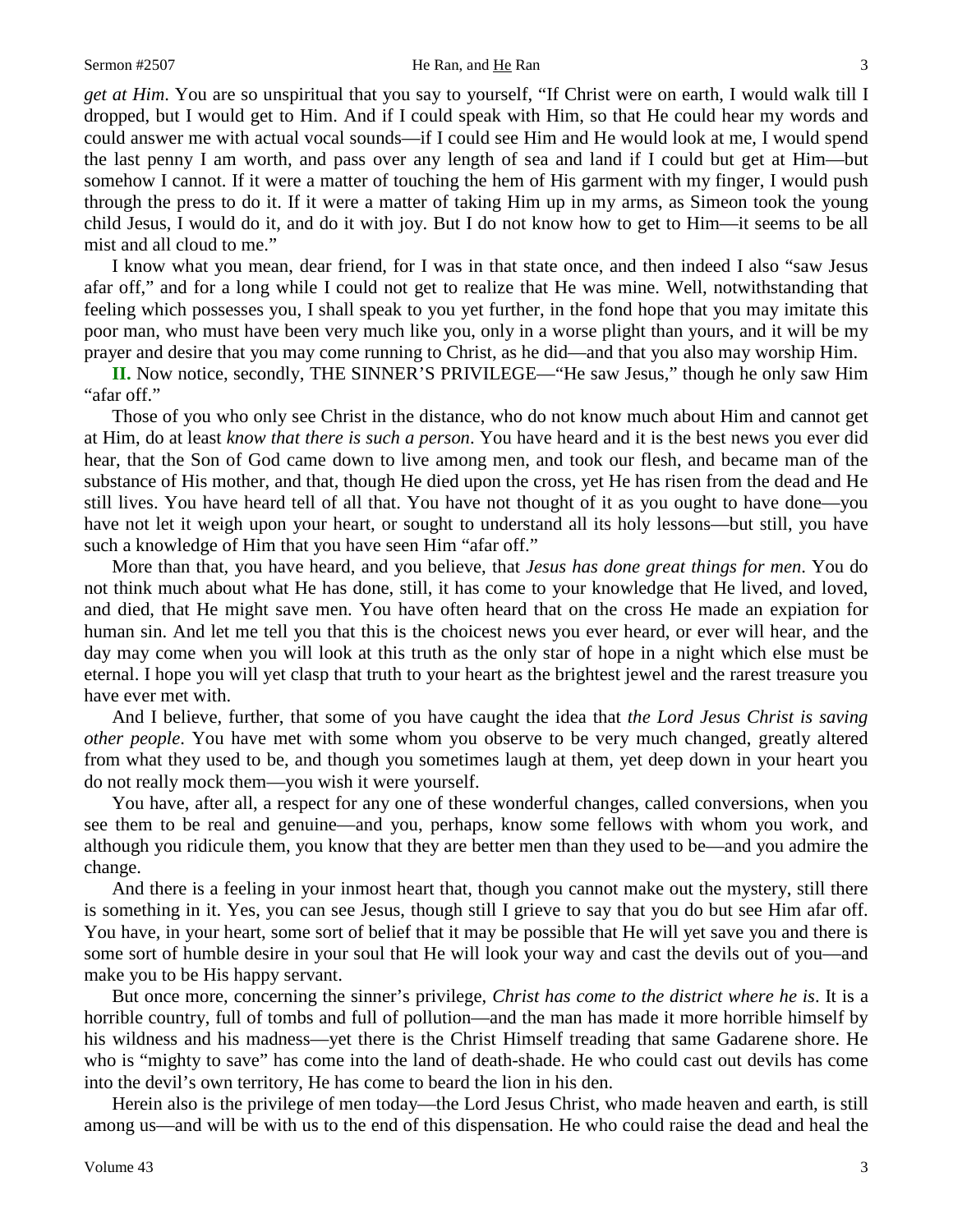lepers, and cast out demons, is still here working by His Spirit. Though corporeally He is gone, yet in efficacious power to save He lingers among us still and His lingering means salvation to all who trust Him. Hear it, O sons of men, and as you hear it, may God bless the message to your souls!

**III.** What did this demoniac do when he saw Jesus afar off? That is the point to which we are coming and that will teach us THE SINNER'S WISEST COURSE—"He ran and worshipped him."

I do not know that he did intelligently, and after the right manner, worship Christ as the disciples worshipped him. Perhaps at first, when he was up a hill, howling and cutting himself with stones, he spied a boat come near the shore and he saw a single stranger coming up from the boat, much as the natives of Erromanga saw John Williams landing on that cannibal shore—and his horrible instinct moved him to fly down at once to the beach, perhaps to attack the man who dared in open daylight intrude on the wild man's domain.

But as he approached nearer and nearer to this mysterious stranger, quite a new feeling came over him. His steps grew slower, his fierce eye beamed with a duller fire, the beast-like instinct became calm, the ravening wolf, the roaring lion within him began to tremble, for it perceived its Master—and when he had come near enough to get a fuller view of Christ, who stood there in simple majesty, calm and serene—the very opposite of the poor creature's mad fury—the man fell down at Jesu's feet and worshipped Him.

Then the devils within him spoke out and using the man's voice, said, "What have I to do with thee, Jesus, thou Son of the most high God?" But for the moment it was the man, and not the devil, who prevailed. For an instant, what little relics there were of manhood made themselves felt, and the man fell down and worshipped under the influence of the mysterious presence of Christ.

What I hope and trust may come of our consideration of this subject is that some big sinner here may have a lucid interval—that some mad sinner here, before the devil can speak again, may have just a little quiet time, so that, though he may have come in here fresh from all manner of evil, yet for the moment he may feel a solemn calm steal over his spirit, a sacred hush that shall make him quiet as he has not been for many a day. I pray that some strange influence—strange to him up to this time—may draw him so that he shall run to Christ and fall at His feet and worship Him.

I am not just now saying anything about faith in Christ except that I do not believe any man worships Christ without having some faith in Him, but I am just going to take this very low standard and say that this man, with all his madness, was wise in what he did—and the Spirit of God was leading him in the right direction when, breaking loose, as it were, from the devil's power for a moment or two, he ran to Christ and worshipped Him. And to any poor soul in like case, I would say—"I beseech you, for a minute or two, at any rate, worship the Christ of God whom I preach to you."

For consider that, first, *Christ is God as well as man*, and therefore worthy to be worshipped. This poor demoniac was wiser than the Socinians or Unitarians of our day—he felt that there was more in Christ than in any mere man. Devil-possessed though he was, yet he fell down and worshipped Christ. And you, my friend—you also know that Christ is God. Well, then, for a few minutes do yourself the justice to worship Him as God over all, blessed forever. If He shall never save you, yet He is worthy to be worshipped, for He is so great and so gracious. Therefore let your mind be still for a moment and pay your homage before His feet. And from your very heart call Him "Lord" and "God."

Besides, *Christ died to save sinners* and being God, and having died to save sinners, I say to you, "Worship Him." I recollect the time when I was afraid that Jesus would never save me, but I used to feel in my heart that even if He did not, I must love Him for what He had done for poor sinners. It seemed to me, as I read the wondrous story of His life and death, that if He spurned me I would still lie at His feet and say, "You may spurn me, but You are a blessed Christ, for all that and if You do curse me, yet I can only say to You that I well deserve it at Your hands. Do what You will with me, but You saved the dying thief and You saved her out of whom You did cast seven devils, but if You do not deign to save me, yet You are a blessed Christ, and I cannot rail at You, or find fault with You, but I lie down at Your feet and worship You."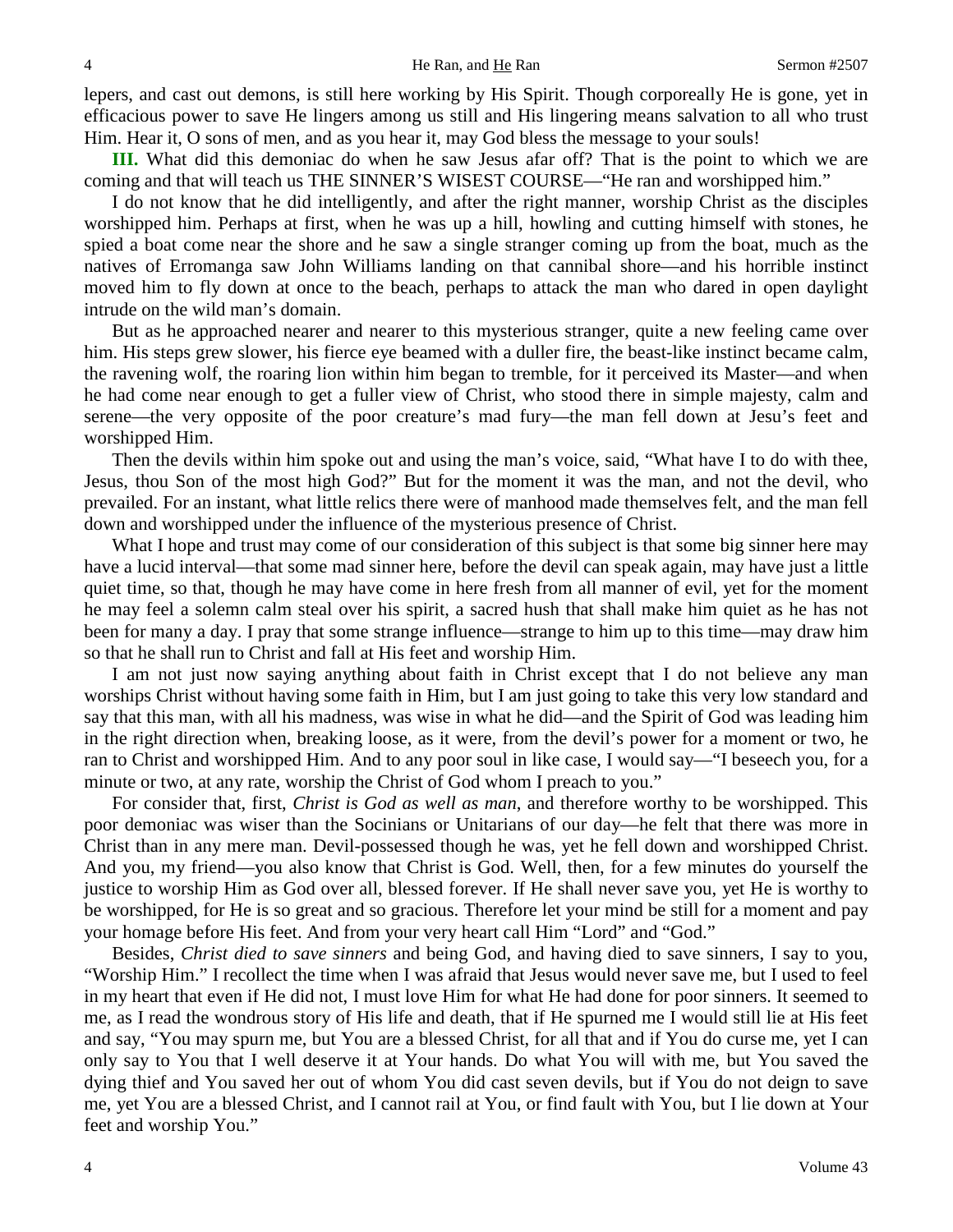Can not you speak and act like that? Can not you look up at Him through your tears and as you see the nail prints in His hands and feet, and that great gash in His side, which reached His heart, can you not feel that you must lie at His feet and worship Him? Just waive all questions about yourself for a minute and think only of Him. Forget even your own sin for the time being and think of what He deserves, and now, at least, for the next few minutes, bow your soul reverently before the Christ of God and worship Him.

I think I may add that you may well worship Him because there is in that poor, flurried soul of yours, worried and confused and devil-ridden though it be, this thought—*that Christ alone can save you.* You do know that. Where else can you go but unto Him? What other door is open to you? What other hand was ever pierced for you? What other side ever bled that it might give cleansing for your sin? Where lives there another person who loves as Christ has loved?

Therefore realize that He is unique, One altogether by Himself, and while you cannot and will not worship others, yet, poor devil-possessed soul that you are, fall down and worship Him. Say to Him, "Lord, if my night never ends, yet will I look eastward, for there the sun will rise, if not for me. Lord, if I die of thirst, yet will I linger by the lone well in the desert, for if I ever drink at all, I must drink there. I can but perish if I linger at the cross—and I am resolved to linger there, for if my blood shall stain that blessed tree, then e'en so it must be, for I am resolved—and it is my last resource—if I must perish, I will die here."

O soul, I am not telling you to do any great thing now, am I? I am not urging you to exercise any unreasonable confidence, but I do advise you to fall down and worship at my Lord's dear feet. Mad though you are, and your mad worship so poor and imperfect, yet, nevertheless, He will accept you and do great things for you.

For remember, next, that *Christ can save you.* Christ can save *you*. You have gone to the end of your tether, but you have not gone beyond the reach of His power. You have cut yourself and howled through many a dreary night, and snapped your chains and cursed the men that bound you. You have driven away friend and helper—and you are altogether undone—but all the same, Christ can save you.

What if the devil is in you? There is no devil in hell, or out of hell, who does not tremble at Christ's presence. Oh, that He would come and lay His cool hands upon your fevered brow and put His own life into your poor withered heart and make you live! He can save you—of that I am sure. I cannot speak as my Master can, but yet my Master can make these poor words of mine to bless and comfort you. And I pray that He may. This is the one thing that I bid you do—run to Him and worship Him.

**IV.** Now, turning to my second text, I must briefly remind you of THE SECRET HOPE FOR SINNERS—that while you are yet a great way off, the Father Himself will see you, and will run to you. While you are running to His Son, the Father will run to you—and you and He shall meet in Christ—the only safe meeting place for God and man.

Turn your thoughts for a minute or two from that Gadarene demoniac to the prodigal son. He was coming back, you remember, and when he was a great way off, I should not wonder that his heart began to misgive him. "Oh!" he seemed to say, "there is the old house!" He has reached the top of the hill and he can see it. He recollects those old trees under which he used to play with his brother and he thinks that he can spy out the very spot where he left his father and went that reckless journey into the far country.

"I wonder what Father will say to me," he says. "I do not know how I can ever face him. I have treated him so badly that I must have broken his heart. I fear he is angry with me, and I do not think I can bear his wrath. I am ready to humble myself and say, 'Father, I have sinned,' but oh, what a wretch I am! He will hardly know me. I do not look like the person I was when I left. What awful times I have been through since last I saw his dear face! I think I must run back again. Bad as it is to perish out in the far country, I do not think I can really face him."

He is just turning back when, to his surprise, his father clasps him in his arms, for "when he was yet a great way off, his father saw him, and had compassion, and ran, and fell on his neck, and kissed him."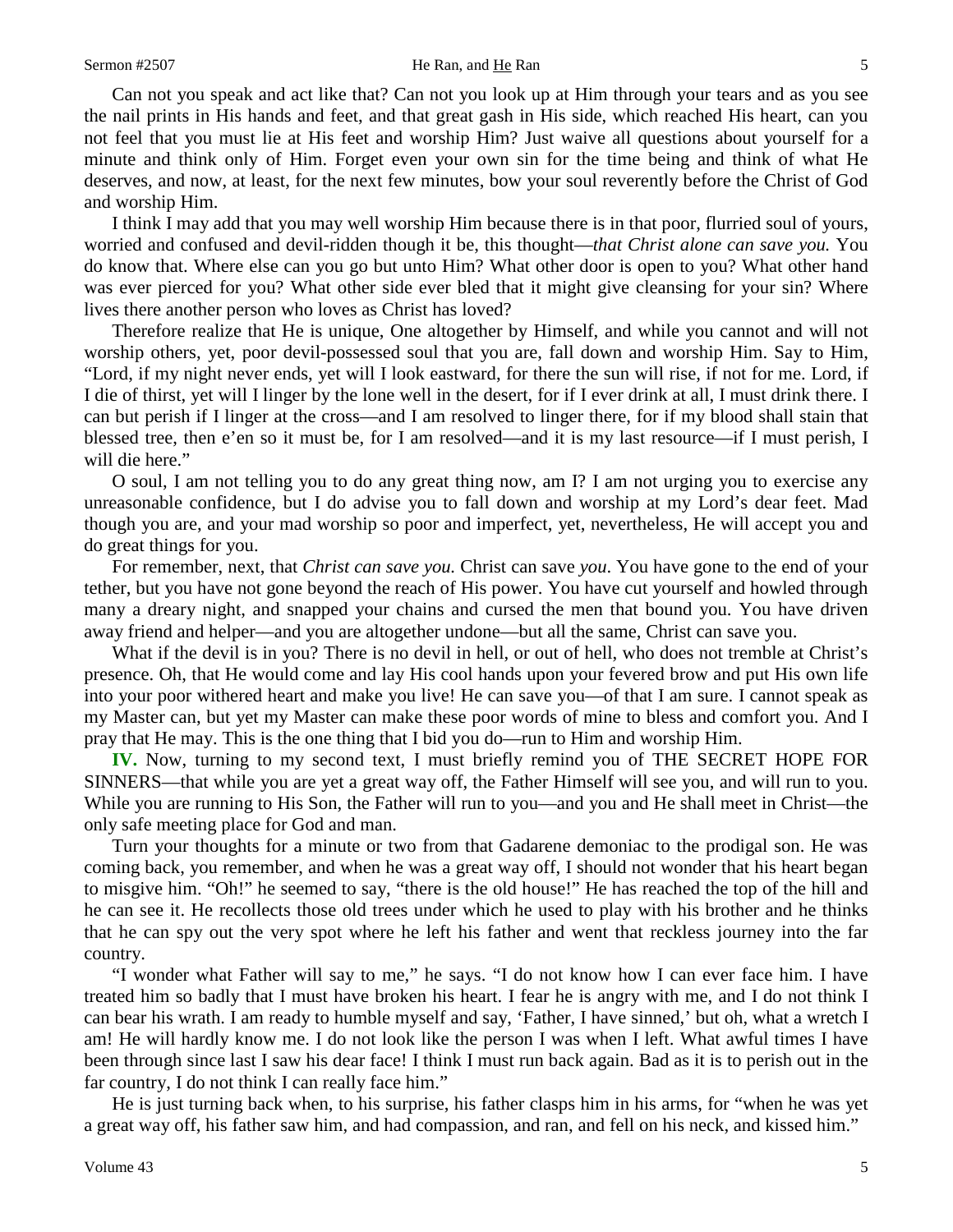O dear hearts, if I knew there was a poor soul here beginning to seek the Lord, how glad I should be to speak with him. And there are some of my dear brethren here who are always on the lookout for any in whom there is the faintest beginning of a work of grace! But you see, we cannot see the germs of grace as God can—we cannot spy out returning sinners as He can, for *God has far-reaching eyes* and if there is only half a wish to repent in any of your hearts, the Father sees it.

If you only know that there is a Christ and that you would fain worship Him, but you have not gone the length of really trusting Him and casting your souls upon Him, yet remember that when the prodigal was yet a great way off, his father saw him.

When God sees anything, His is a very different sight from yours or mine. We see a thing with our eyes and then we get a microscope and look through that, and see it very differently. But God, as it were, always sees everything microscopically and telescopically. He sees the whole of it, sees the very heart and soul of it.

God at this moment sees all the sin of the whole of your life, He sees all your brokenness of spirit, all your doubts, all your fears, all the strugglings against sin and all the strivings of His Spirit. He takes it all in with a single glance, and comprehends and understands it all. And though you are a great way off, the Father sees you and He sees you with a father's eye, too. How quick a father's eye is when he looks at his boy who is ill! He spies out that hectic flush before the boy believes there is any trace of consumption in his countenance, for a loving father has a physician's eye—and a mother's eye is still more quick to perceive anything wrong.

Moreover, *God sees with a compassionate eye—*"His father saw him and had compassion" on him. The two things went together. I know a sister in Christ, who did me great good one day. I had helped a man many times, poor wretch that he was. I never clothed him but he sold the garments in a day or two. I never helped him but he sank into deeper degradation than before, and at last, after he had been rigged out afresh from top to toe and a situation found for him—and he was put into a position for getting on in life—he came here again, and when I saw him, I shrank back from him. I felt indignant with him, but our sister—a better Christian than I—lifted up both hands and began to cry. The man was covered with vermin and he had evidently been drinking hard. And she lifted up her hands, and she cried, "O poor creature, we have done all we can to save you, and you will go to hell." And she stood and cried as if he had been her own child.

And I believe that is how God feels for poor sinners, for He cannot bear to see them act as they do. If you are coming back to Him, that is the compassionate way in which He is looking at you. He spies you out and as Jesus wept over Jerusalem, so does the great Father weep over sinners, grieving that they will be so desperately wicked and foolish as to destroy their own souls.

**V.** Now I must close, for our time has gone. The last point to be noticed is, THE ACTION OF THE SINNER'S FATHER.

No sooner did the Father see His son coming back than "he ran." When God runs, it is quick running. "He ran, and fell on his neck." And when God stoops to fall on a sinner's neck, it is wondrous condescension. This is compassion like a God. "And kissed him." God's kiss is the essence of a million kisses all in one. One kiss from God is the soul of heaven laid to the heart of a burdened sinner. "He ran, and fell on his neck, and kissed him," and so the prodigal was received back into his father's family.

What I am longing for is that God's blessed Spirit may move some of you to run to Christ, if only in the poor way that I have set forth. Just for a few minutes, quietly worship Him, and while you are doing that, may the great Father come in with all His omnipotent love and put away your sin, and change your nature, and receive you into eternal union with Himself, to the praise of the glory of His grace!

If I were to say ten thousand things, but God did not bless what I had said, all would be in vain. I hope that you do not need more words, but that you will come at once to Christ. Do not perish, I pray you, do not damn your own souls. There is enough misery in this world without incurring the miseries of the world to come. The Lord Himself says, "Turn ye, turn ye from your evil ways; for why will you die?" In the name of the bleeding Christ, seek His mercy even now. By His bloody sweat and crown of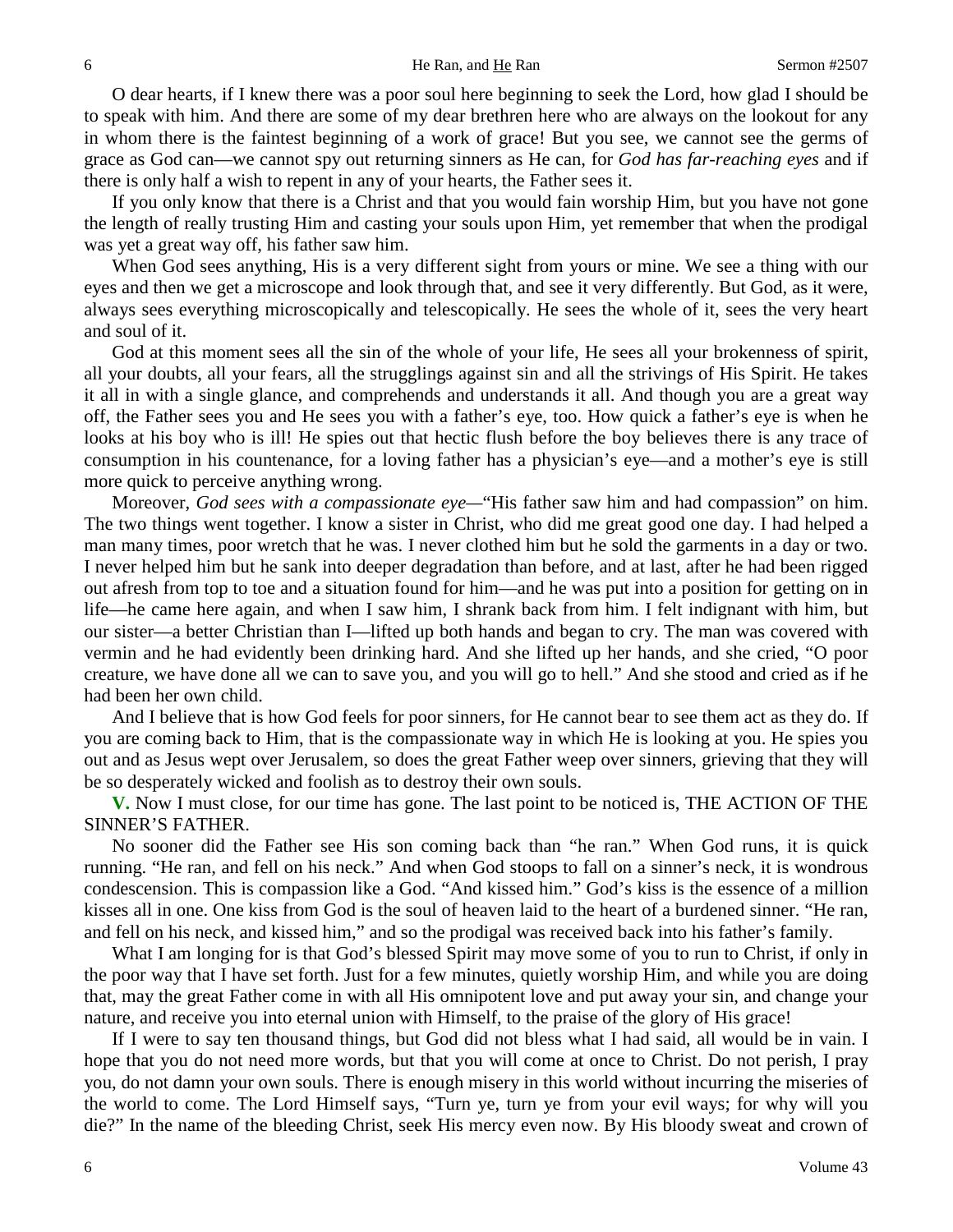thorns, seek Him now. I know no better argument except it be by His death cry, "It is finished." Come ye to Christ. Look to Him and live, even now, and to Him shall be the praise forever and ever. Amen.

## **EXPOSITION BY C. H. SPURGEON**

## *MARK 5:1-24 AND 35-43*

#### **Verse 1.** *And they came over unto the other side of the sea, into the country of the Gadarenes.*

They had had a very eventful passage across that small but stormy sea, and Christ had proved Himself to be the Lord High Admiral of the seas. But now that He steps ashore they are to see His power quite as distinctly displayed as upon the stormy wave.

**2-3.** *And when he was come out of the ship, immediately there met him out of the tombs a man with an unclean spirit, who had his dwelling among the tombs; and no man could bind him, no, not with chains:*

Those ancient graveyards were in remote places, for the people were too wise to bury their dead inside their cities. Very often, the tombs were hewn in caverns in the sides of hills and rocks, and here the dead were laid. Of course, every man who touched a tomb was thereby ceremonially defiled, so that the tombs were fit places for an unclean person possessed by an unclean spirit. What a ghastly dwelling place! What a grim abode for the man, and yet most fitting, for he was dangerous to all who passed by a raving lunatic who could not be restrained by any bonds or chains that could be put upon him!

**4-5.** *Because that he had been often bound with fetters and chains, and the chains had been plucked asunder by him, and the fetters broken in pieces: neither could any man tame him. And always, night and day, he was in the mountains, and in the tombs, crying, and cutting himself with stones.*

Poor creature! His howlings must have made night hideous indeed. Those who passed that way were startled by his unearthly cries, he was a terror to the whole district, persons could not bear to live anywhere near the places where he resorted. "Night and day" he was a misery to himself and a terror to all around him—sad type of some whom we know, to our sorrow, who have gone madly into sin. It certainly is madness, whatever else it may be, and when madness and badness go together, what a terror such a man becomes!

## **6.** *But when he saw Jesus afar off, he ran and worshipped him,—*

There is a wondrous attraction in the person of our divine Lord and Master. Though He was a long way off, yet a gracious magnetic influence proceeded from Him by which He drew this poor object of pity to Him. "When he saw Jesus afar off, he ran and worshipped him."

## **7.** *And cried with a loud voice, and said, What have I to do with thee, Jesus, thou Son of the most high God? I adjure thee by God, that thou torment me not.*

Who was speaking then—the man himself, or the devil within him? It is very hard to tell. The man and the devil were two personalities, but they were so effectually blended into one that it is scarcely possible to tell when it was the man speaking and when it was the devil. So, when sin enters into a man, it gets so completely into his very nature that, sometimes, we feel it must be the evil spirit speaking in the man—and yet it is not easy to be quite sure that it is so—and we cannot free the man himself from the guilt of his words and actions.

## **8.** *For he said unto him, Come out of the man, thou unclean spirit.*

Whenever Christ speaks to the devil, His message is a very short and very sharp one. The Lord treats Him like the dog that he is, "Come out of the man, thou unclean spirit." Christ has no compliment for devils, and it is a pity that some of His servants have such soft words when they are dealing with unbelief, which is but a devil, or one of the devil's imps.

**9.** *And he asked him, What is thy name? And he answered, saying, My name is Legion: for we are many.*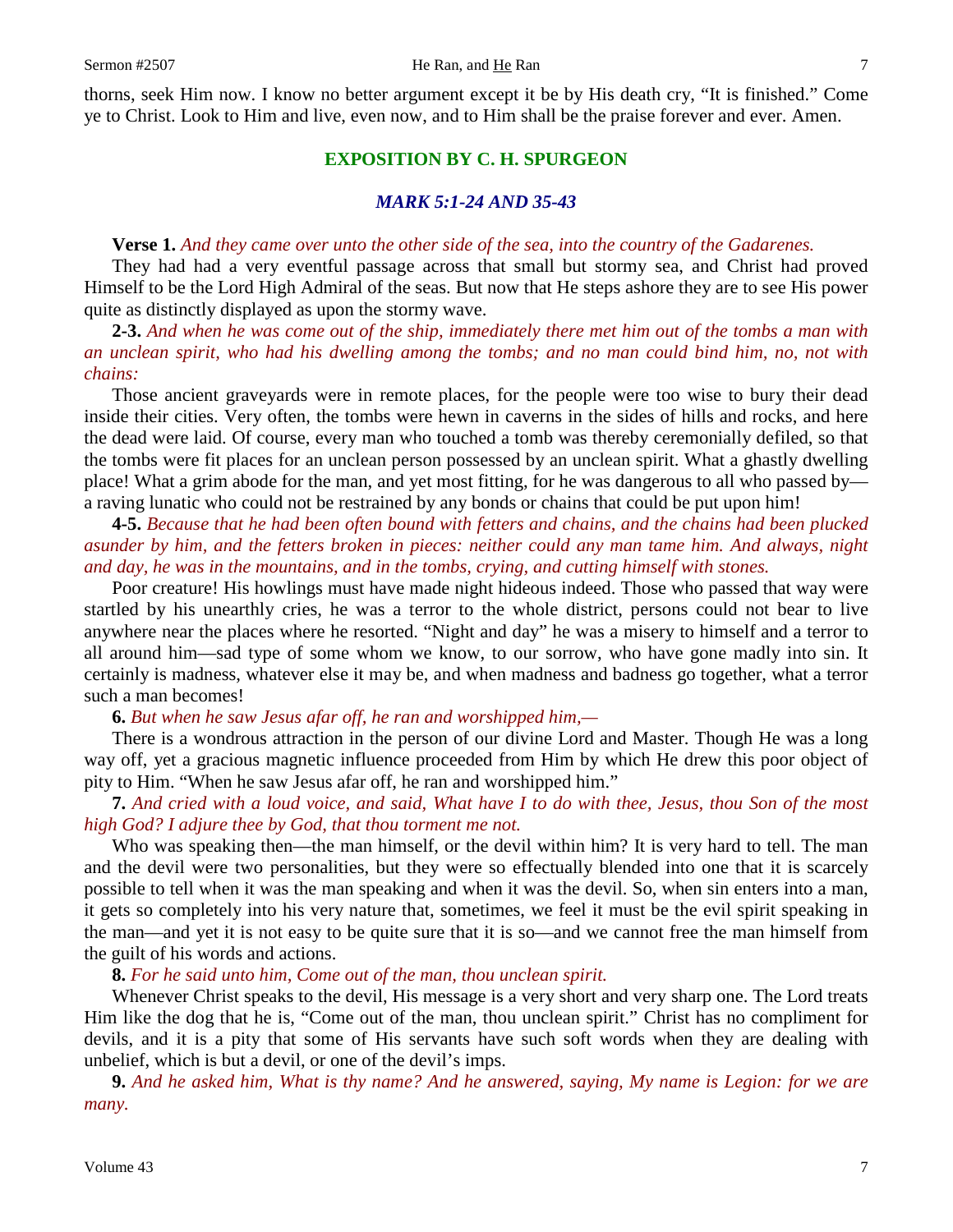The devil is obliged to tell his name when Christ treats him like a catechized child, and he is compelled to crouch before Christ like a whipped cur at his master's feet.

**10.** *And he besought him much that he would not send them away out of the country.*

Satan clings to this world and to any place where he has had a signal triumph, as he had among those tombs and those rocky ravines.

**11-12.** *Now there was nigh unto the mountains a great herd of swine feeding. And all the devils besought him, saying, Send us into the swine, that we may enter into them.* 

Such is the malice of these evil spirits, that they would rather do mischief among swine than nowhere. But notice their unanimity—with all the faults that can be laid at the door of demons, you cannot find them divided and quarrelling. They are unanimous in evil and it is a shame that those who are the followers of Christ should often be divided, whereas the kingdom of Satan is not divided against itself. Let us learn from our great enemy at least this one lesson.

**13.** *And forthwith Jesus gave them leave. And the unclean spirits went out, and entered into the swine, and the herd ran violently down a steep place into the sea, (they were about two thousand;)*

It was strange that there should be so many swine in the country where lived God's people Israel, and as they had no right to be there, and were there contrary to Jewish law, it was well that they should be destroyed.

**13-15.** *And were choked in the sea. And they that fed the swine fled, and told it in the city, and in the country. And they went out to see what it was that was done. And they come to Jesus, and see him that was possessed with the devil, and had the legion, sitting, and clothed, and in his right mind: and they were afraid.* 

Ah, me! How variously different people look upon the same thing! If you and I, who are Christ's disciples, had gone there and seen this poor lunatic fully restored, we would have been filled with holy joy, and we would have composed new hymns of praise in honor of the great Physician who had cured him. But these people, in their alienation of heart from the Lord Jesus Christ, "were afraid." They feared and trembled in the presence of almighty mercy. Omnipotent love awoke no joy in their hearts, but the spirit of bondage was upon them.

**16.** *And they that saw it told them how it befell to him that was possessed with the devil, and also concerning the swine.* 

You may be sure that they dwelt upon the latter part of the story, for the loss of the swine touched them more than the healing of the demoniac.

**17.** *And they began to pray him to depart out of their coasts.* 

O dear friends, let none of us ever get into such a state of mind and heart as to pray Christ to go away from us! Yet we have known people act in such a dreadful way as that—a person troubled in conscience has said, "I will never go and hear that preacher again. I cannot sleep at night after listening to him. I will never read such and such a book again, it disturbs me so that I cannot enjoy myself."

This is, in effect, to pray Christ to depart out of your coasts. What! Is salvation worth so little that you have no care to possess it? Is Christ Himself so small a blessing that you even tremble lest He should change your nature and save you? I think there were more lunatics than one on that Gadarene shore—the people were all as mad at heart as that one poor man was mad in brain.

**18.** *And when he was come into the ship,—*

Christ will go from you if you want Him to go. He forces Himself upon no man—the grace of God does not violate the will of man—it acts in accordance with man's nature and achieves the divine purpose without disturbing the individuality of the man. So Christ went from Gadara. "And when He was come into the ship,"—

**18.** *He that had been possessed with the devil prayed him that he might be with him.*

Was not that a proper prayer? I think, dear friends, that not only nature, but the man's new nature must have suggested this petition. He prayed Christ that he might be with Him. In our day, it is very natural that as soon as we are converted, we should wish to go home to heaven. But what is the reason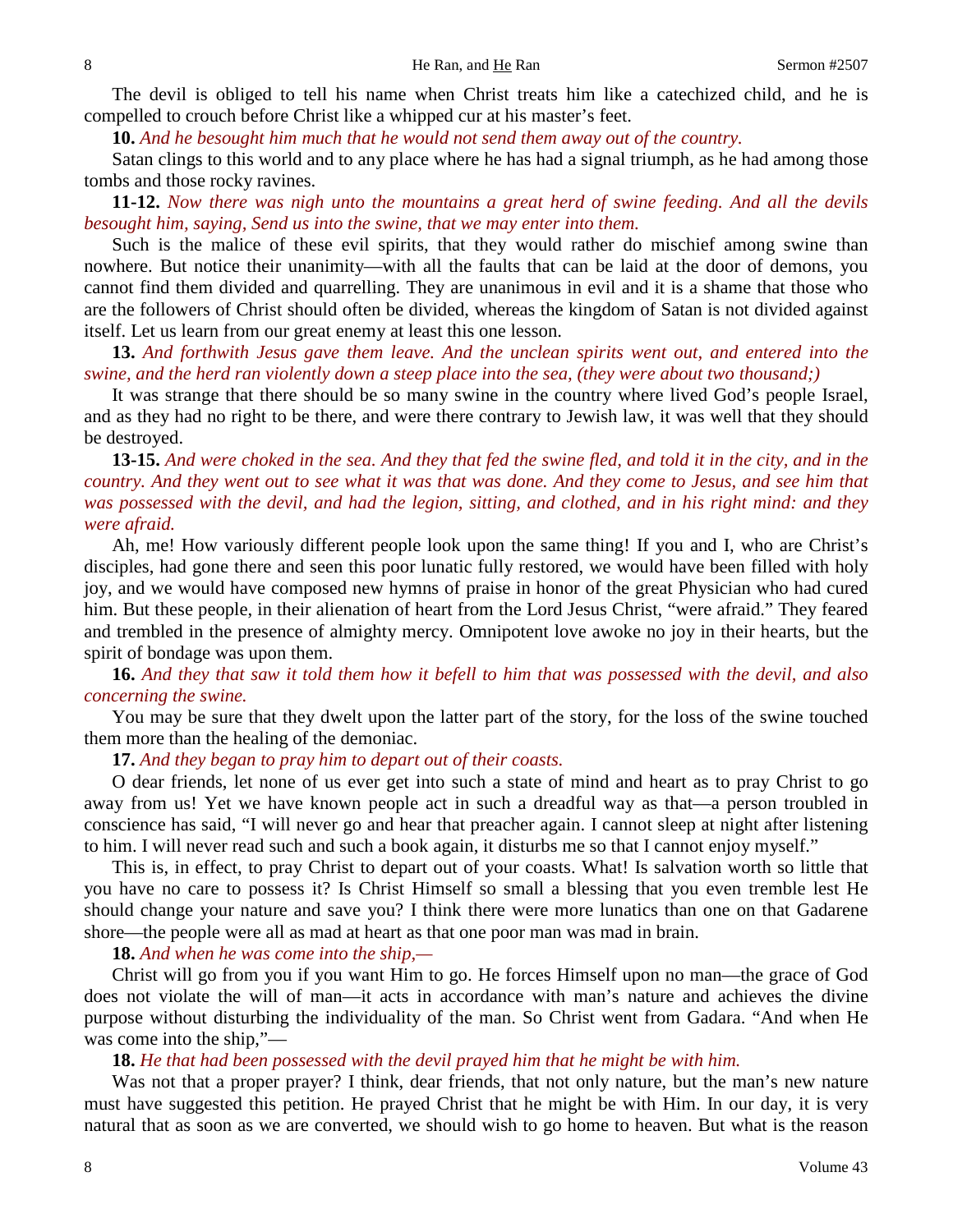why we should not do so? It is in order that we may bear witness for Christ here on earth and gather in others unto Him.

**19.** *Howbeit Jesus suffered him not, but said unto him, Go home to thy friends, and tell them how great things the Lord hath done for thee, and hath had compassion on thee.* 

That is one of the chief points on which we ought always to speak—not only to tell of the greatness of the change which the grace of God has wrought in us, but especially to testify to the tenderness of God to us. Oh, how gently did He handle our broken bones! That good Physician of ours has a lion's heart, but He has a lady's hand. He does not spare us needful pain, but He never inflicts even a twinge that is unnecessary. And oh! the pity of His heart toward us when He sees the sorrow which our sin has brought upon us.

**20.** *And he departed, and began to publish in Decapolis—*

In the ten little cities that were in that region. "He departed, and began to publish in Decapolis"— **20.** *How great things Jesus had done for him: and all men did marvel.* 

This is the kind of ready-made preacher whose service for his Lord is usually most effectual. The man who, though he has studied little on many points, yet knows by experience what the grace of God has done for him, and keeps to that one theme, and tells out the story with simple untrained eloquence, is the man who will do much for his Master, as we read here, "all men did marvel." If he had plunged into deep doctrinal subjects, it may be that men would have ridiculed him, but inasmuch as he spoke of what he knew and told of the greatness and graciousness of God, "all men did marvel."

**21-22.** *And when Jesus was passed over again by ship unto the other side, much people gathered unto him: and he was nigh unto the sea. And, behold,—*

Wherever we see that word, "behold," it is like our *nota bene*, saying to us, "Mark well what is coming." "Behold,"—

**22-24.** *There cometh one of the rulers of the synagogue, Jairus by name; and when he saw him, he fell at his feet, and besought him greatly, saying, My little daughter lieth at the point of death: I pray thee, come and lay thy hands on her, that she may be healed; and she shall live. And Jesus went with him; and much people followed him, and thronged him….*

**35-36.** *While he yet spake, there came from the ruler of the synagogue's house certain which said, Thy daughter is dead: why troublest thou the Master any further? As soon as Jesus heard the word that was spoken, he saith unto the ruler of the synagogue, Be not afraid, only believe.*

I can imagine that if Jarius had not been a man of much faith, he would have looked at the Savior with a meaning glance, as much as to say, "'*Only* believe?' Could You ask more of me when my child is dead? Yet You bid me, '*Only* believe.'" But brethren, here is the very sphere of faith. Where there is no wading, there must be swimming—and where there is no hope in the creature, then we must throw ourselves upon the Creator. So, the child's death made room for the father's faith.

**37-39.** *And he suffered no man to follow him, save Peter, and James, and John the brother of James. And he cometh to the house of the ruler of the synagogue, and seeth the tumult, and them that wept and wailed greatly. And when he was come in, he saith unto them, Why make ye this ado, and weep? the damsel is not dead, but sleepeth.*

She was dead, but not dead as far as Christ's intention was concerned. She was not so dead as to remain dead. He meant soon to bring her back again to life and therefore to Him it was as if she were but sleeping.

#### **40.** *And they laughed him to scorn.*

What a wonderful picture this must have been—The Lord of glory in the center of a ribald crew who laughed Him to scorn! But it is not the man who is laughed at who is necessarily contemptible, it is often the laughers who are the most deserving of scorn. It was so, here, in Christ's day, and it has often been so since.

### **40.** *But when he had put them all out,*

They were not worthy to be answered in any other fashion.